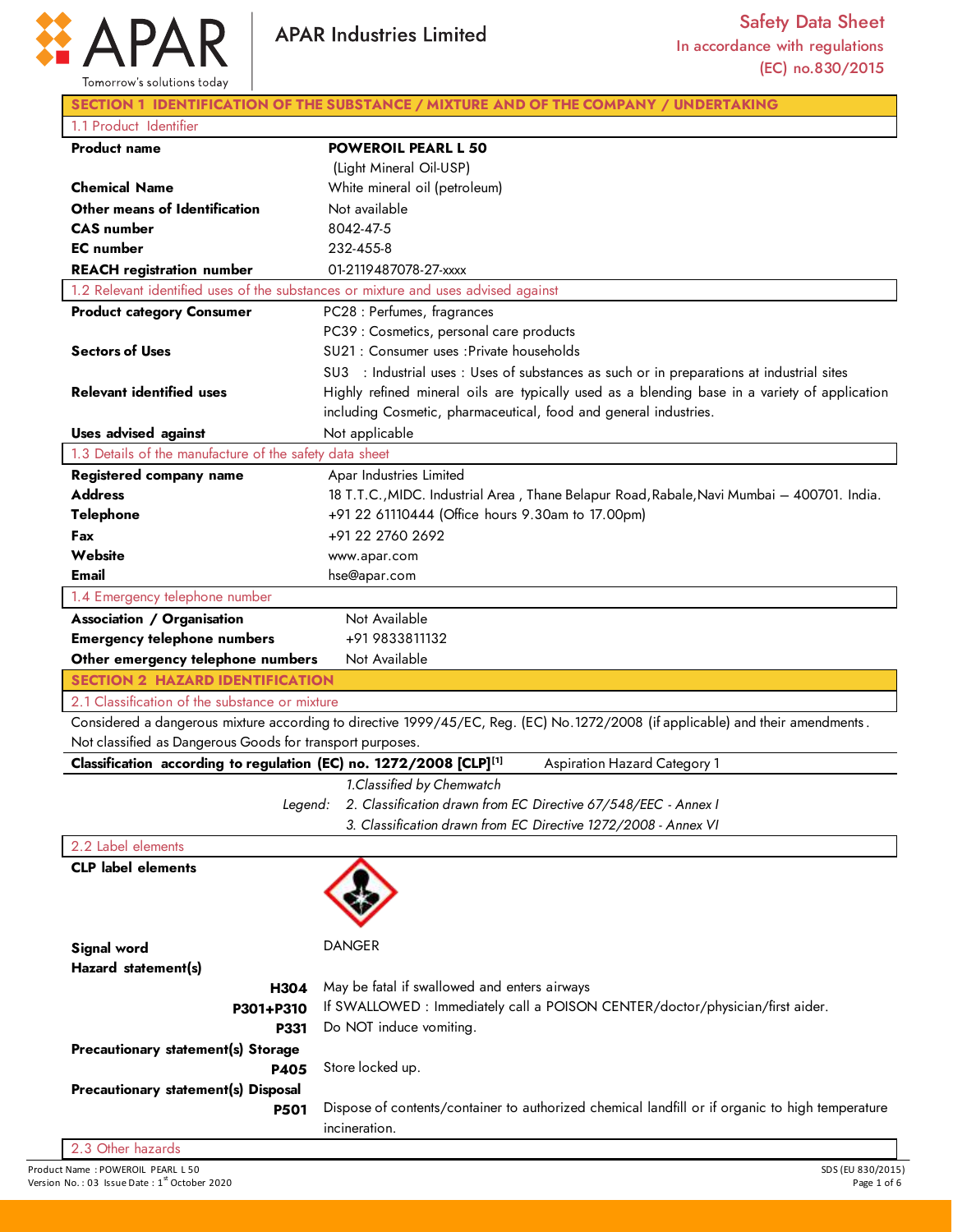

Product Name : POWEROIL PEARL L 50<br>
Peape 2 of 6 SDS (EU 830/2015) SDS (EU 830/2015)<br>
Page 2 of 6 Space 2 of 6 Space 2 of 6 Space 2 of 6 Space 2 of 6 Space 2 of 6 Space 2 of 6 Space 2 of 6 Space 2 of 6 Space 2 of 6 Space 2 Version No. : 03 Issue Date :  $1^{\text{st}}$  October 2020  $\frac{\text{st}}{\text{c}}$  October 2020 Page 2 of 6 REACH – Art.57-59 : The mixture does not contain Substance of Very High Concern (SVHC) at the SDS print date. **SECTION 3 COMPOSITION / INFORMATION ON INGREDIENTS** 3.1 Substance 1. CAS No. 2. EC No. 3. Index No. 4. REACH No. **% (Weight) Name Classification according to regulation (EC) No.1272/2008(CLP)**  1. 8042-47-5 2. 232-455-8 3. Not Available 4. 01-2119487078-27-xxxx 100 White Mineral Oil (petroleum) Aspiration Hazard Category 1 : H304 [1] **SECTION 4 FIRST AID MEASURES** 4.1 Description of first aid measures **Eye Contact Skin Contact Inhalation Ingestion** If this product comes in contact with eyes : Wash out immediately with water  $\triangleright$  If irritation continues, seek medical attention. Removal of contact lenses after an eye injury should only be undertaken by skilled personnel. If skin or hair contact occurs:  $\triangleright$  Flush skin and hair with running water (and soap if available).  $\triangleright$  Seek medical attention in event of irritation. If fumes, aerosol or combustion products are inhaled remove from contaminated area. Other measures are usually unnecessary.  $\triangleright$  Immediately give a glass of water. First aid is not generally required. If in doubt, contact a Poisons Information Centre or a doctor. 4.2 Most important symptoms and effects, both acute and delayed See section 11 4.3 Indication of any immediate medical attention and special treatment needed Treat symptomatically. **SECTION 5 FIRE FIGHTING MEASURES** 5.1 Extinguishing media Dry chemicals Powder. Foam.  $\triangleright$  BCF (where regulations permit).  $\triangleright$  Carbon dioxide (CO2). Water spray or fog – Large fires only. 5.2 Special hazards arising from the substrate or mixture Fire incompatibility **Avoid contamination with oxidizing agents i.e. nitrates, oxidizing acids, chlorine acids,** chlorine bleaches, pool chlorine etc. as ignition may results. 5.3 Advice for firefighters Fire fighting  $\rightarrow$  Alert Fire Brigade and tell them location and nature of hazard. Wear full body protective clothing with breathing apparatus. **SECTION 6 ACCIDENTAL RELEASE MEASURES** 6.1 Personal precautions, protective equipment and emergency procedures See section 8 6.2 Environmental precautions See section 12 6.3 Methods and material for containment and cleaning up **Minor spills**  $\triangleright$  Remove all ignitions sources.  $\triangleright$  Clean up all spills immediately.  $\triangleright$  Avoid breathing vapours and contact with skin and eyes.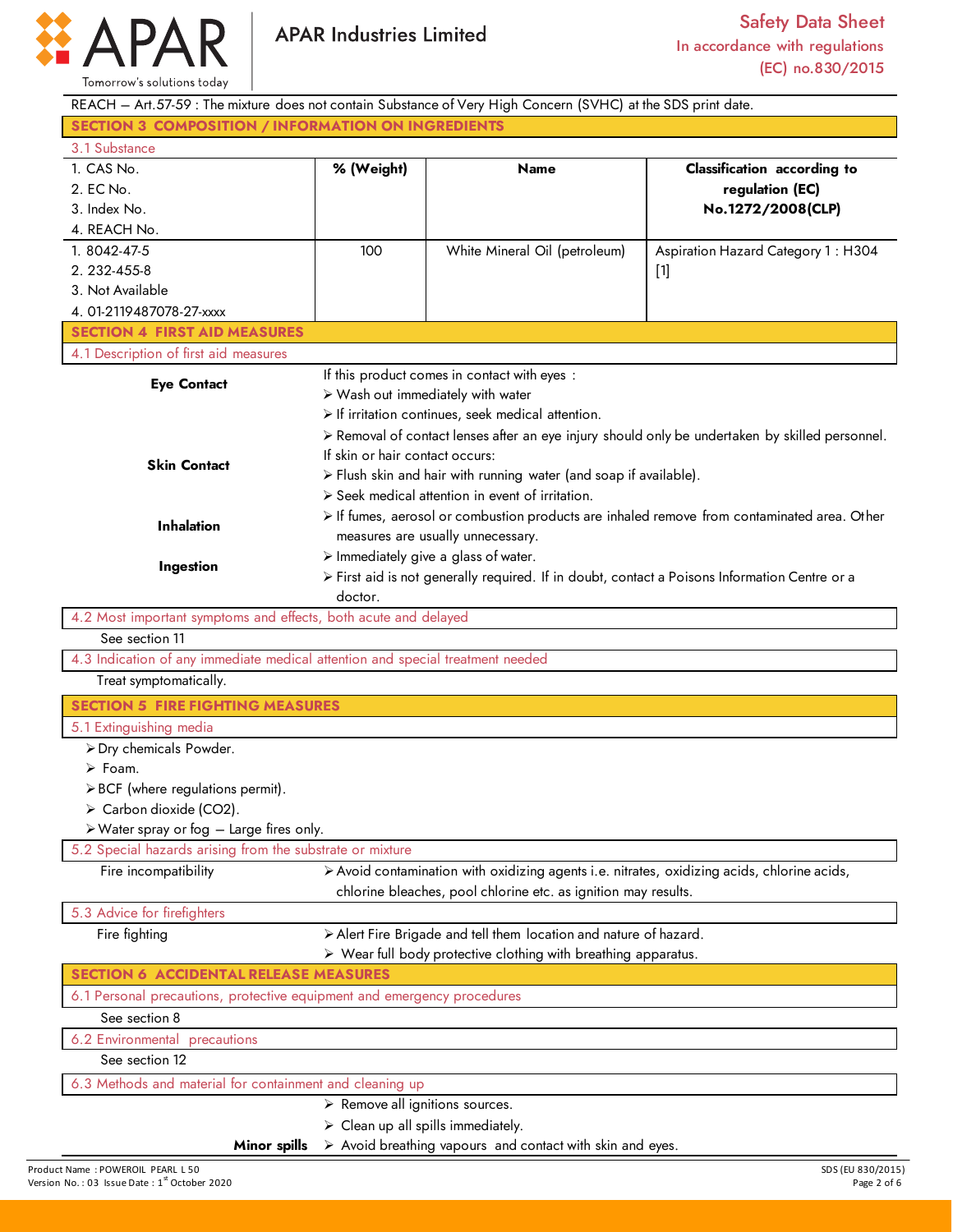

Control personal contact with the substance, by using protective equipment.

- Contain and absorb spill with sand, earth, inert material or vermiculite.
- Wipe up.
- Place in a suitable, labelled container for waste disposal.

| 6.4 Reference to other sections                                   |                                                                                          |  |  |
|-------------------------------------------------------------------|------------------------------------------------------------------------------------------|--|--|
|                                                                   | Personal protective Equipment advice is contained in Section 8 of this SDS.              |  |  |
| <b>SECTION 7 HANDLING AND STORAGE</b>                             |                                                                                          |  |  |
| 7.1 Precautions for safe handling                                 |                                                                                          |  |  |
|                                                                   | > Avoid all personal contact, including inhalation.                                      |  |  |
|                                                                   | > Wear protective clothing when risk of exposure occurs.                                 |  |  |
|                                                                   | > Use in a well-ventilated area.                                                         |  |  |
|                                                                   | > Prevent concentration in hollows and sumps.                                            |  |  |
|                                                                   | > DO NOT enter confined spaces until atmosphere has been checked.                        |  |  |
|                                                                   | > Avoid smoking, naked lights or ignition sources.                                       |  |  |
|                                                                   | > Avoid contact with incompatible materials. When handling, DO NOT eat, drink or smoke.  |  |  |
| <b>Safe Handling</b>                                              | > Keep containers securely sealed when not in use. Avoid physical damage to containers.  |  |  |
|                                                                   | > Always wash hands with soap and water after handling.                                  |  |  |
|                                                                   | > Work clothes should be laundered separately.                                           |  |  |
|                                                                   | > Use good occupational work practice.                                                   |  |  |
|                                                                   | > Observe manufacturer's storage and handling recommendations contained within this SDS. |  |  |
|                                                                   | Atmosphere should be regularly checked against established exposure standards to ensure  |  |  |
|                                                                   | safe working conditions.                                                                 |  |  |
| Fire and explosion protection                                     | See section 5                                                                            |  |  |
| 7.2 Conditions for safe storage, including any in compatibilities |                                                                                          |  |  |
| Suitable container                                                | > Metal can or drum                                                                      |  |  |
|                                                                   | > Packaging as recommended by manufacturer.                                              |  |  |
|                                                                   | > Check all containers are clearly labeled and free from leaks.                          |  |  |
| <b>Storage incompatibility</b>                                    | Avoid reaction with oxidizing agents.                                                    |  |  |
| 7.3 Specific end use(s)                                           | Section 1.2                                                                              |  |  |
|                                                                   | <b>SECTION 8 EXPOSURE CONTROLS / PERSONAL PROTECTION</b>                                 |  |  |
| 8.1 Control parameters                                            |                                                                                          |  |  |
| <b>DERIVED NO EFFECT LEVEL (DNEL)</b> Not available               |                                                                                          |  |  |
| <b>PREDICTED NO EFFECT LEVEL (PNEL)</b> Not available             |                                                                                          |  |  |
| <b>OCCUPATIONAL EXPOSURE LIMITS (OEL)</b>                         |                                                                                          |  |  |
| Ingredient name                                                   | <b>Exposure limits</b>                                                                   |  |  |
| White mineral oil (petroleum)                                     | ACGIH TLV (United States, 6/2013).                                                       |  |  |
|                                                                   | TWA: 5 mg/m <sup>3</sup> 8 hours. Form: Inhalable fraction                               |  |  |
|                                                                   | OSHA PEL (United States, 2/2013).                                                        |  |  |
|                                                                   | TWA: $5 \text{ mg/m}^3$ 8 hours.                                                         |  |  |
| 8.2 Exposure controls                                             |                                                                                          |  |  |
| 8.2.1 Appropriate engineering controls                            |                                                                                          |  |  |
| 8.2.2 Personal protection                                         |                                                                                          |  |  |

| Eye and face protection | $\triangleright$ Safety glasses with side shields                |  |
|-------------------------|------------------------------------------------------------------|--|
|                         | $\triangleright$ Chemical goggles.                               |  |
| <b>Skin protection</b>  | See Hand protection below                                        |  |
| Hands/feet protection   | Wear general protective gloves, e.g. light weight rubber gloves. |  |
| <b>Body protection</b>  | See Other protection below                                       |  |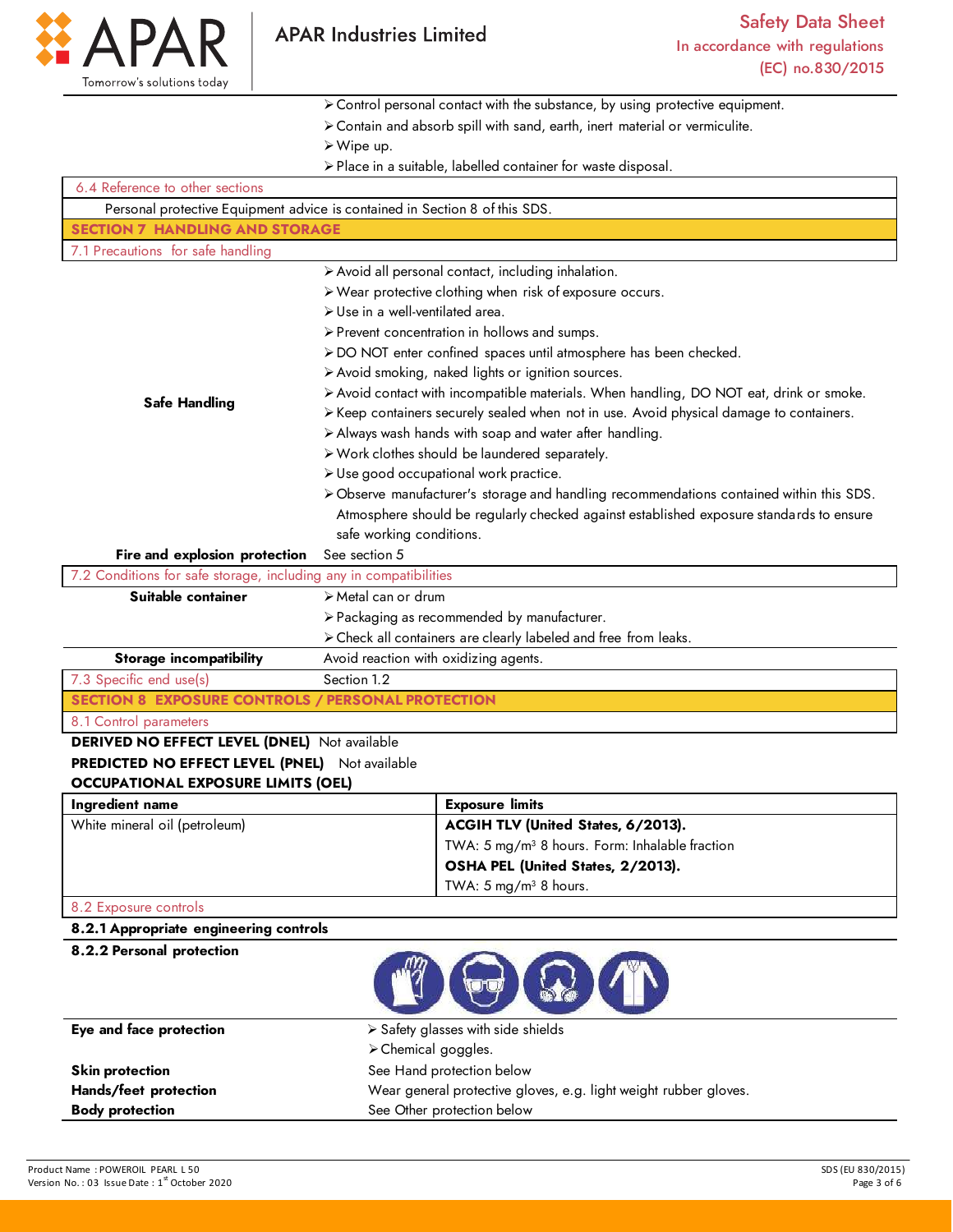

D

Tomorrow's solutions today

| Other protection                                          | No special equipment needed when handling small quantities.                                                           |  |  |
|-----------------------------------------------------------|-----------------------------------------------------------------------------------------------------------------------|--|--|
|                                                           | <b>OTHERWISE:</b>                                                                                                     |  |  |
|                                                           | Overalls.                                                                                                             |  |  |
|                                                           | Barrier cream.                                                                                                        |  |  |
|                                                           | Eyewash unit.                                                                                                         |  |  |
| <b>Thermal hazards</b>                                    | Not Available                                                                                                         |  |  |
| <b>Respiratory protection</b>                             |                                                                                                                       |  |  |
|                                                           | Type A-P Filter of sufficient capacity. (AS/NZS 1716 & 1715, EN 143:2000 & 149:2001, ANSI Z88 or national equivalent) |  |  |
| 8.2.3. Environmental exposure controls                    | See section 12                                                                                                        |  |  |
| <b>SECTION 9 PHYSICAL AND CHEMICAL PROPERTIES</b>         |                                                                                                                       |  |  |
| 9.1 Information on basic physical and chemical properties |                                                                                                                       |  |  |
| Appearance                                                |                                                                                                                       |  |  |
| <b>Physical state</b>                                     | Liquid                                                                                                                |  |  |
| Color                                                     | Colourless                                                                                                            |  |  |
| Form                                                      | Liquid                                                                                                                |  |  |
| Odor                                                      | Odorless                                                                                                              |  |  |
| <b>Odour threshold</b>                                    | Not applicable                                                                                                        |  |  |
| рH                                                        | Not applicable                                                                                                        |  |  |
| <b>Melting point/Pour point</b>                           | <-18°C (ASTM D-97)                                                                                                    |  |  |
| <b>Flash point</b>                                        | Closed cup: > 140°C                                                                                                   |  |  |
| <b>Evaporation rate</b>                                   | $<$ 1 (n-butyl acetate = 1)                                                                                           |  |  |
| <b>Flammability (solid, gas)</b>                          | Not applicable                                                                                                        |  |  |
| Flammability limits in air,                               | No Data                                                                                                               |  |  |
| lower, % by volume                                        |                                                                                                                       |  |  |
| Flammability limits in air,                               | No Data                                                                                                               |  |  |
| upper, % by volume                                        |                                                                                                                       |  |  |
| Vapour pressure                                           | <0.013 kPa (<0.1 mm Hg) [room temperature]                                                                            |  |  |
| <b>Vapour density</b>                                     | $>1$ [Air = 1]                                                                                                        |  |  |
| <b>Density</b>                                            | 0.818 to 0.880 at 25°C                                                                                                |  |  |
| Solubility(ies)                                           |                                                                                                                       |  |  |
| <b>Solubility (water)</b>                                 | Insoluble                                                                                                             |  |  |
| <b>Partition coefficient</b>                              |                                                                                                                       |  |  |
| (n-octanol/water)                                         | Not available                                                                                                         |  |  |
| <b>Decomposition temperature</b>                          | No Data                                                                                                               |  |  |
| <b>Auto-ignition temperature</b>                          | $>220^{\circ}$ C                                                                                                      |  |  |
| Viscosity, Kinematic at 40°C (104°F)                      | 0.07 cm <sup>2</sup> /s to 0.09 cm <sup>2</sup> /s (7.00 to 9.00 cSt)                                                 |  |  |
| <b>Explosive properties</b>                               | No Data                                                                                                               |  |  |
| <b>Oxidising properties</b>                               | No Data                                                                                                               |  |  |
| <b>DMSO</b> extractible compound                          | Nil                                                                                                                   |  |  |
| according to IP-346                                       |                                                                                                                       |  |  |
| 9.2 Other Information                                     | Not Available                                                                                                         |  |  |

| 9.2 Other Information                      | Not Available                                                                       |  |
|--------------------------------------------|-------------------------------------------------------------------------------------|--|
| <b>SECTION 10 STABILITY AND REACTIVITY</b> |                                                                                     |  |
| <b>10.1 Reactivity</b>                     | Stable.                                                                             |  |
| <b>10.2 Chemical stability</b>             | Under normal conditions of storage and use, hazardous reactions will not occur.     |  |
| 10.3 Possibility of hazardous              | Avoid temperatures exceeding the flash point.                                       |  |
| <b>Reactions</b>                           | No specific data.                                                                   |  |
| 10.4 Conditions to avoid                   | No specific data.                                                                   |  |
| 10.5 Incompatible materials                | Under normal conditions of storage and use, hazardous decomposition products should |  |
| 10.6 Hazardous decomposition               | not be produced.                                                                    |  |
| products                                   |                                                                                     |  |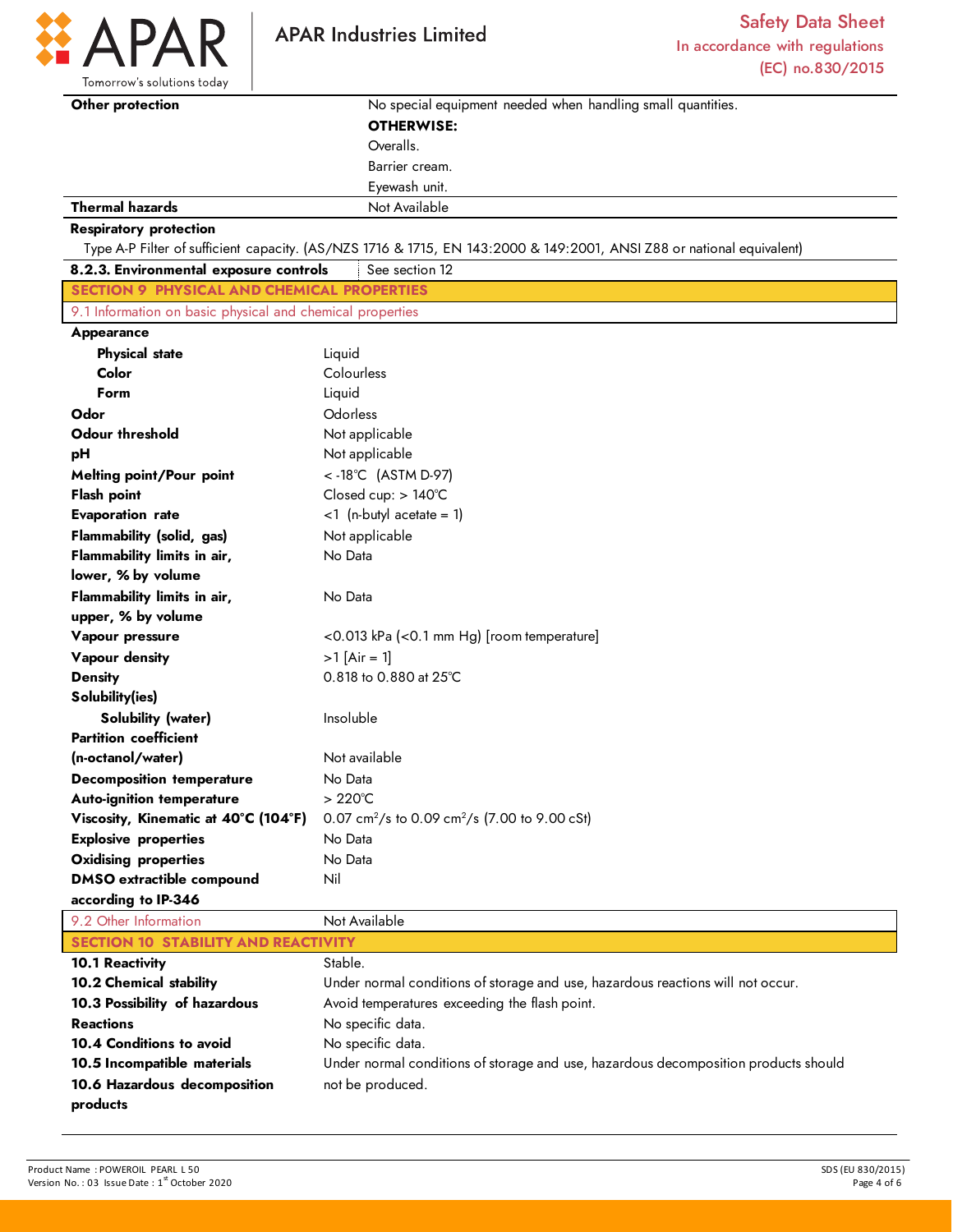

# **SECTION 11 TOXICOLOGICAL INFORMATION**

| <b>Routes of exposure</b>         | Inhalation. Ingestion.                                                                                              |
|-----------------------------------|---------------------------------------------------------------------------------------------------------------------|
| <b>Acute toxicity</b>             | Not classified.                                                                                                     |
| Skin corrosion/irritation         | Not classified. May be irritating to the skin.                                                                      |
| Serious eye damage/eye irritation | Not classified. May cause minor irritation on eye contact.                                                          |
| <b>Respiratory sensitiser</b>     | Not classified.                                                                                                     |
| <b>Skin sensitisation</b>         | Not classified.                                                                                                     |
| <b>Mutagenicity</b>               | No data available to indicate product or any components present at greater than 0.1% are<br>mutagenic or genotoxic. |
| Carcinogenicity                   | No known significant effects or critical hazard                                                                     |
| <b>Reproductive toxicity</b>      | Contains no ingredient listed as toxic to reproduction.                                                             |
| Specific target organ toxicity    | Not classified.                                                                                                     |
| - single exposure                 |                                                                                                                     |
| Specific target organ toxicity    | Not classified.                                                                                                     |
| - repeated exposure               |                                                                                                                     |
| Epidemiology                      | No epidemiological data is available for this product.                                                              |
|                                   |                                                                                                                     |

## **12.1 Toxicity**

#### **12.2 Persistence and degradability**

| Ingredient                                | Persistence: Water/Soil                                                                                                                                                                                                                                                                                                                                                                                                               |               | <b>Persistence: Air</b>               |                                                                                                                                                                                                                                                                                                                                                                                                         |
|-------------------------------------------|---------------------------------------------------------------------------------------------------------------------------------------------------------------------------------------------------------------------------------------------------------------------------------------------------------------------------------------------------------------------------------------------------------------------------------------|---------------|---------------------------------------|---------------------------------------------------------------------------------------------------------------------------------------------------------------------------------------------------------------------------------------------------------------------------------------------------------------------------------------------------------------------------------------------------------|
|                                           | No data available for all ingredients                                                                                                                                                                                                                                                                                                                                                                                                 |               | No data available for all ingredients |                                                                                                                                                                                                                                                                                                                                                                                                         |
| 12.3 Bio-accumulative potential           |                                                                                                                                                                                                                                                                                                                                                                                                                                       |               |                                       |                                                                                                                                                                                                                                                                                                                                                                                                         |
| Ingredient                                | <b>Bioaccumulation</b>                                                                                                                                                                                                                                                                                                                                                                                                                |               |                                       |                                                                                                                                                                                                                                                                                                                                                                                                         |
|                                           | No data available for all ingredients                                                                                                                                                                                                                                                                                                                                                                                                 |               |                                       |                                                                                                                                                                                                                                                                                                                                                                                                         |
| 12.4 Mobility in soil                     |                                                                                                                                                                                                                                                                                                                                                                                                                                       |               |                                       |                                                                                                                                                                                                                                                                                                                                                                                                         |
| Ingredient                                | <b>Mobility</b>                                                                                                                                                                                                                                                                                                                                                                                                                       |               |                                       |                                                                                                                                                                                                                                                                                                                                                                                                         |
|                                           | No data available for all ingredients                                                                                                                                                                                                                                                                                                                                                                                                 |               |                                       |                                                                                                                                                                                                                                                                                                                                                                                                         |
| 12.5 Results of PBT and vPvB assessment   |                                                                                                                                                                                                                                                                                                                                                                                                                                       |               |                                       |                                                                                                                                                                                                                                                                                                                                                                                                         |
|                                           | P                                                                                                                                                                                                                                                                                                                                                                                                                                     | B             |                                       | т                                                                                                                                                                                                                                                                                                                                                                                                       |
| Relevant available data                   | Not available                                                                                                                                                                                                                                                                                                                                                                                                                         | Not available |                                       | Not available                                                                                                                                                                                                                                                                                                                                                                                           |
| PBT Criteria fulfilled?                   | Not available                                                                                                                                                                                                                                                                                                                                                                                                                         | Not available |                                       | Not available                                                                                                                                                                                                                                                                                                                                                                                           |
| 12.6 Other adverse effects                | No data available                                                                                                                                                                                                                                                                                                                                                                                                                     |               |                                       |                                                                                                                                                                                                                                                                                                                                                                                                         |
| <b>SECTION 13 DISPOSAL CONSIDERATIONS</b> |                                                                                                                                                                                                                                                                                                                                                                                                                                       |               |                                       |                                                                                                                                                                                                                                                                                                                                                                                                         |
| 13.1 Waste treatment methods              |                                                                                                                                                                                                                                                                                                                                                                                                                                       |               |                                       |                                                                                                                                                                                                                                                                                                                                                                                                         |
| Product / Packaging disposal              | Legislation addressing waste disposal requirements may differ by country, state and/ or<br>territory. Each user must refer to laws operating in their area. In some areas, certain wastes<br>must be tracked.<br>A Hierarchy of Controls seems to be common - the user should investigate:<br>Reduction<br>⋗<br>Reuse<br>Recycling<br>➤<br>Disposal (if all else fails)<br>↘<br>and recycling or reuse may not always be appropriate. |               |                                       | This material may be recycled if unused, or if it has not been contaminated so as to make it<br>unsuitable for its intended use. If it has been contaminated, it may be possible to reclaim the<br>product by filtration, distillation or some other means. Shelf life considerations should also be<br>applied in making decisions of this type. Note that properties of a material may change in use, |
| <b>Waste treatment options</b>            | Not available                                                                                                                                                                                                                                                                                                                                                                                                                         |               |                                       |                                                                                                                                                                                                                                                                                                                                                                                                         |
| Sewage disposal options                   | Not available                                                                                                                                                                                                                                                                                                                                                                                                                         |               |                                       |                                                                                                                                                                                                                                                                                                                                                                                                         |